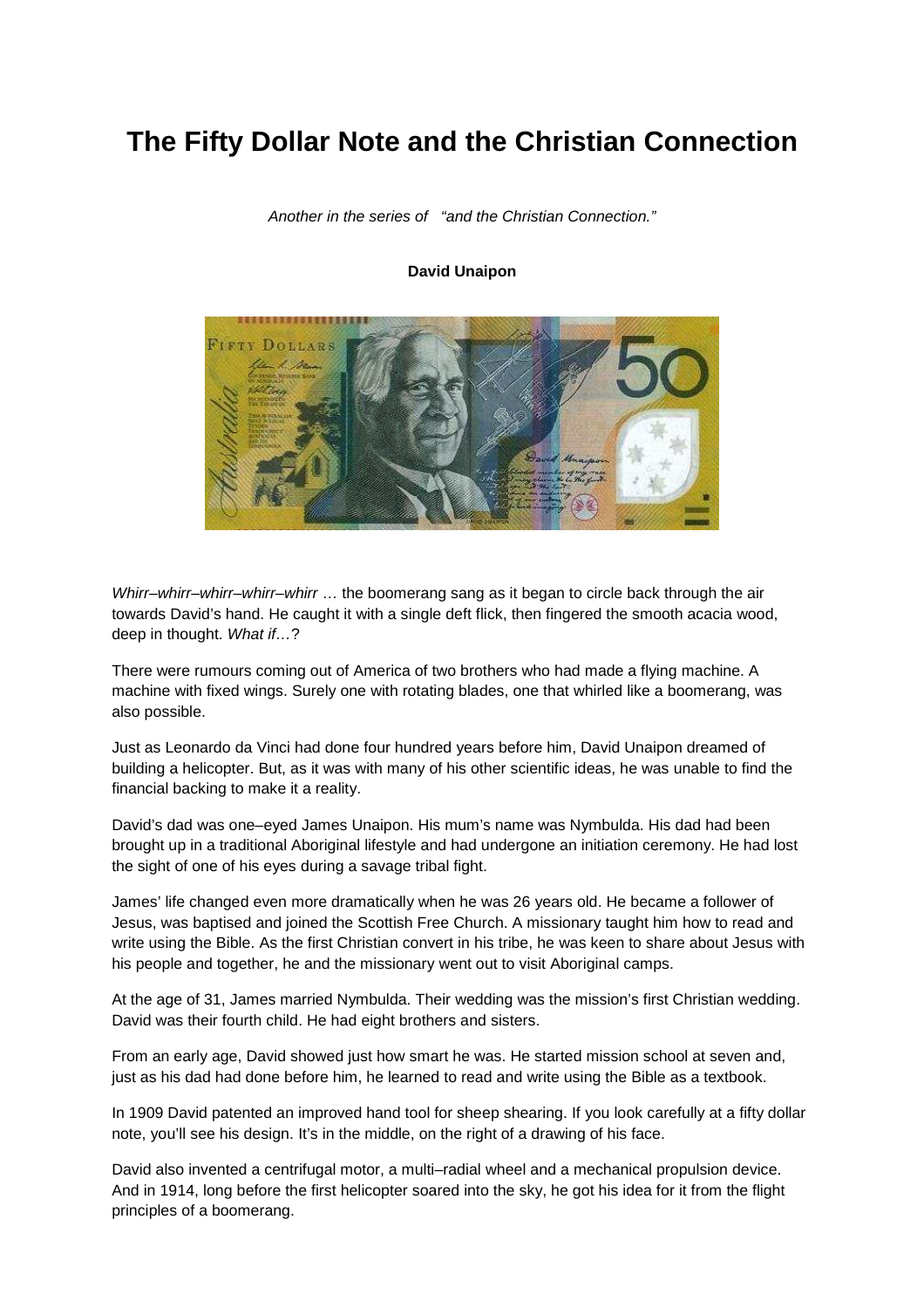However, David was unable to secure enough financial backing to fully develop his ideas. Still he gained a reputation of being 'Australia's Leonardo' for his promotion of scientific ideas.

David wrote poetry and authored a number of books. For fifty years he travelled south–eastern Australia, writing, lecturing and preaching in churches and cathedrals. If you look closely again at the fifty dollar note, you'll see a picture of a church, showing how important Christianity was to him.

David eventually became the Aboriginal spokesperson to the government on many issues connected with the wellbeing of his people.

God blessed David with many gifts and talents. He continued to preach until he was 87 years old. In his sermons he challenged his listeners to consider what God can do for those willing to follow Him. He would say, 'Look at me and you will see what the Bible can do.'

David always acknowledged God had transformed his life.

In his preface to *The Legendary Tales of the Australian Aborigines*, which is introduced by Stephen Muecke and Adam Shoemaker, David writes these encouraging words for those of indigenous heritage to come after him: 'As a full–blooded member of my race I think I may claim to be the firstbut I hope, not the last— to produce an enduring record of our customs, beliefs and imaginings.'

David is acknowledged to be the first indigenous Australian writer. His works reside in the State Library of NSW.

His legacy is as an Aboriginal spokesperson and an inventor but, most of all, David is seen as a man of faith. His life is a testimony to what God can do with a life devoted to him. Are **you** prepared to allow God to take control of **your** life?

#### **Further Research**

http://adb.anu.edu.au/biography/unaipon–david–8898 http://adb.anu.edu.au/biography/unaipon–james–13227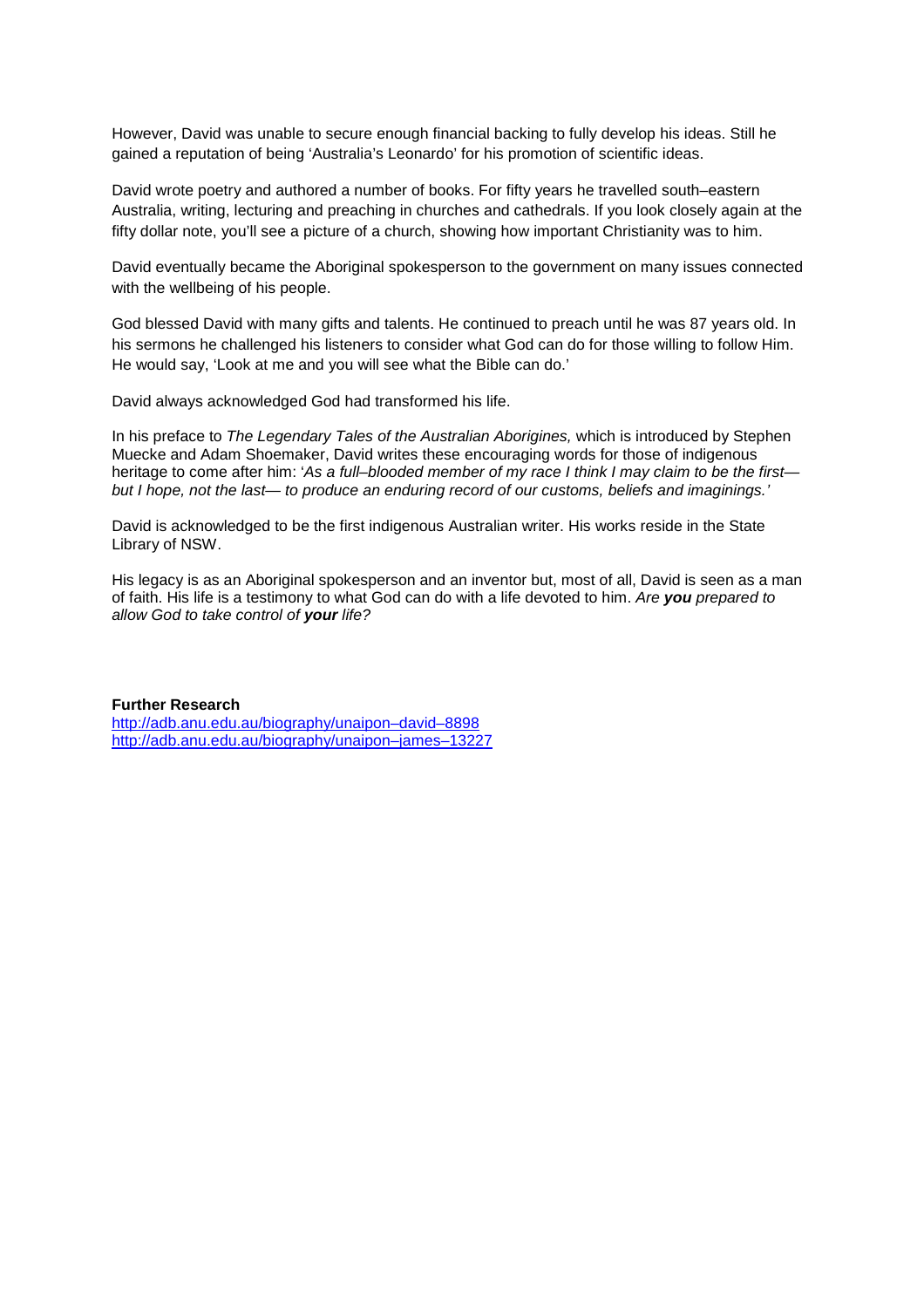# Responding to Reading: Characterization

What can we learn about following Jesus from the actions of James Unaipon?

What do you like about David Unaipon?

How is David Unaipon described by the author?

How does David show that he wants to follow Jesus just as his parents did?

What does David do to show his motivation of heart?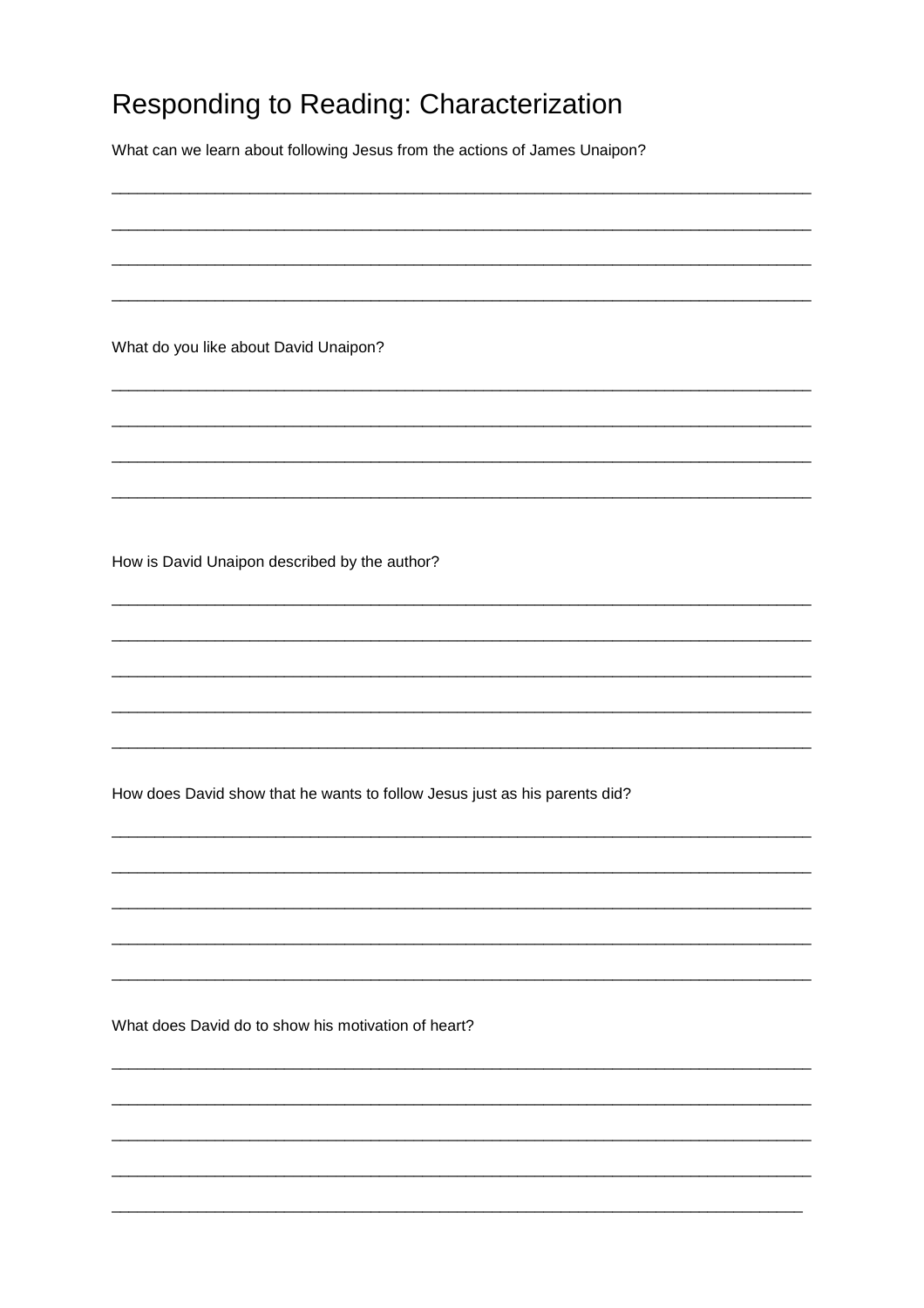| Name:  |  |
|--------|--|
| Class: |  |

## The 50 Dollar Note

How do you stop a stinky fish from smelling? Hold its nose. Complete the crossword with words from the passage about David Unaipon.

Date: Teacher:



### **ACROSS**

- 5. Stories that you hear that may, or may not be true because they have not been confirmed.
- 6. Clever, intelligent in a certain skill or understanding.
- 8. God's Word.
- 9. Matters dealing with money and funding.
- 10. A ceremony or rite of passage from one state to another, eg. moving into manhood.
- 11. Teaching, often to a large gathering of people.

### **DOWN**

- 1. A missile weapon used in parts of Australia by Aborigines. It can be shaped to fly through the air<br>and return to the thrower.
- 2. Changed, renewed.
- 3. A remarkable flying machine with rotors that allow it to fly vertically.
- 4. A type of Australian native tree, often nicknamed 'wattle'.
- 6. The process of cutting the wool off a sheep.
- 7. The ceremony at which two people are married.